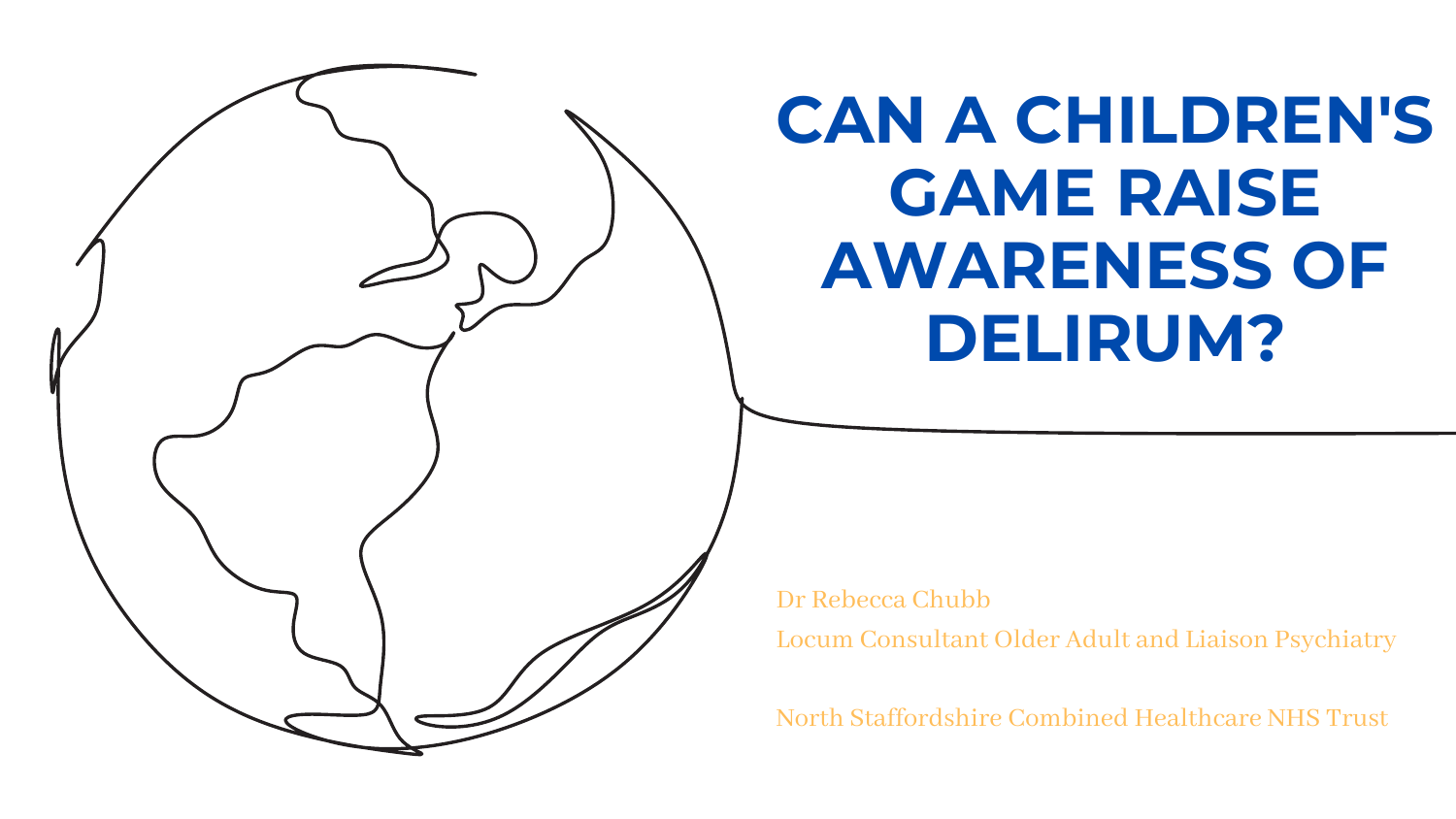

**I SEE THIS EVERYDAY AND THINK WE CAN DO BETTER**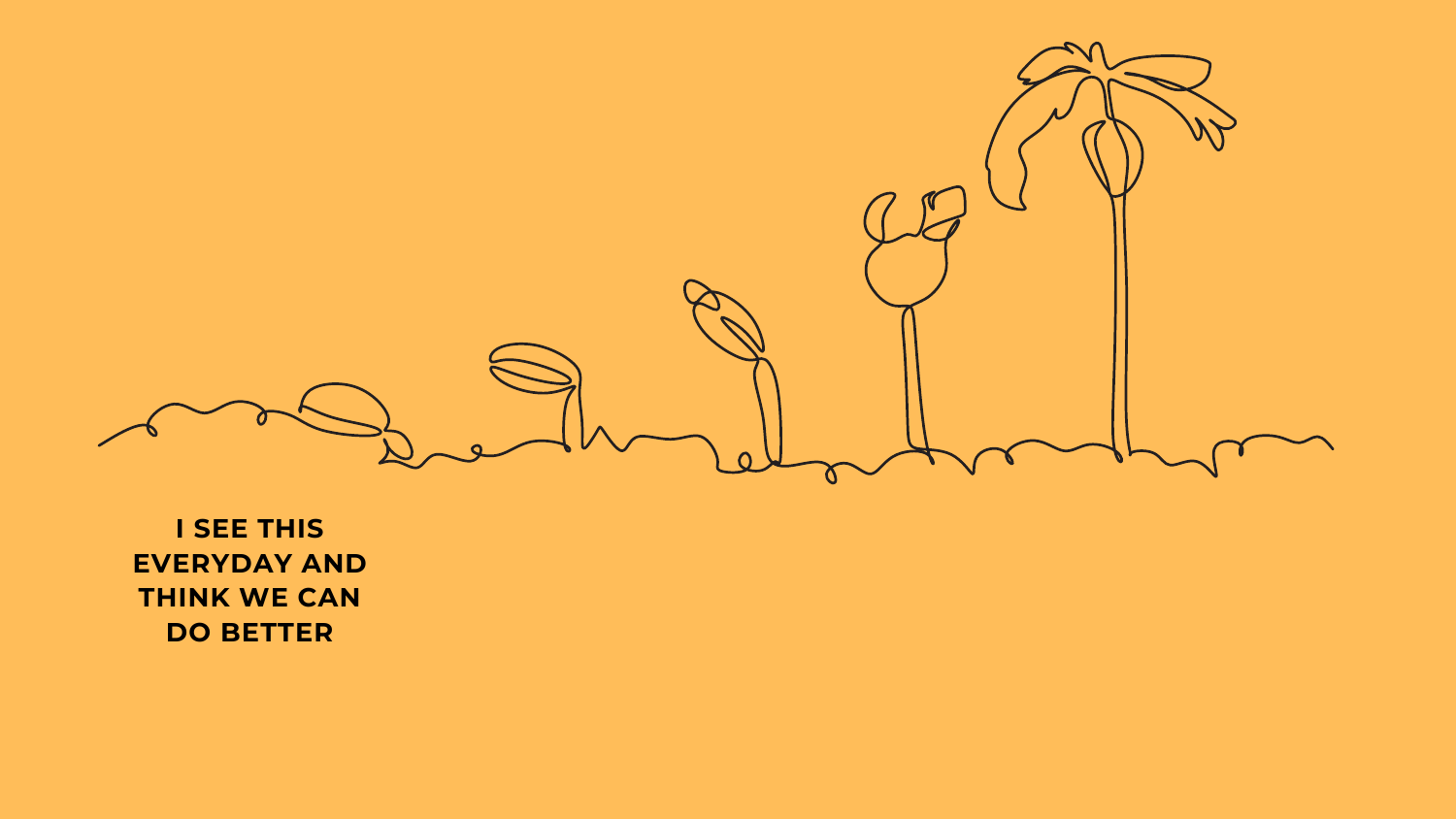

**I SEE THIS EVERYDAY AND THINK WE CAN DO BETTER**

**I WANT PEOPLE TO UNDERSTAND THAT THEY CAN MAKE A DIFFERENCE**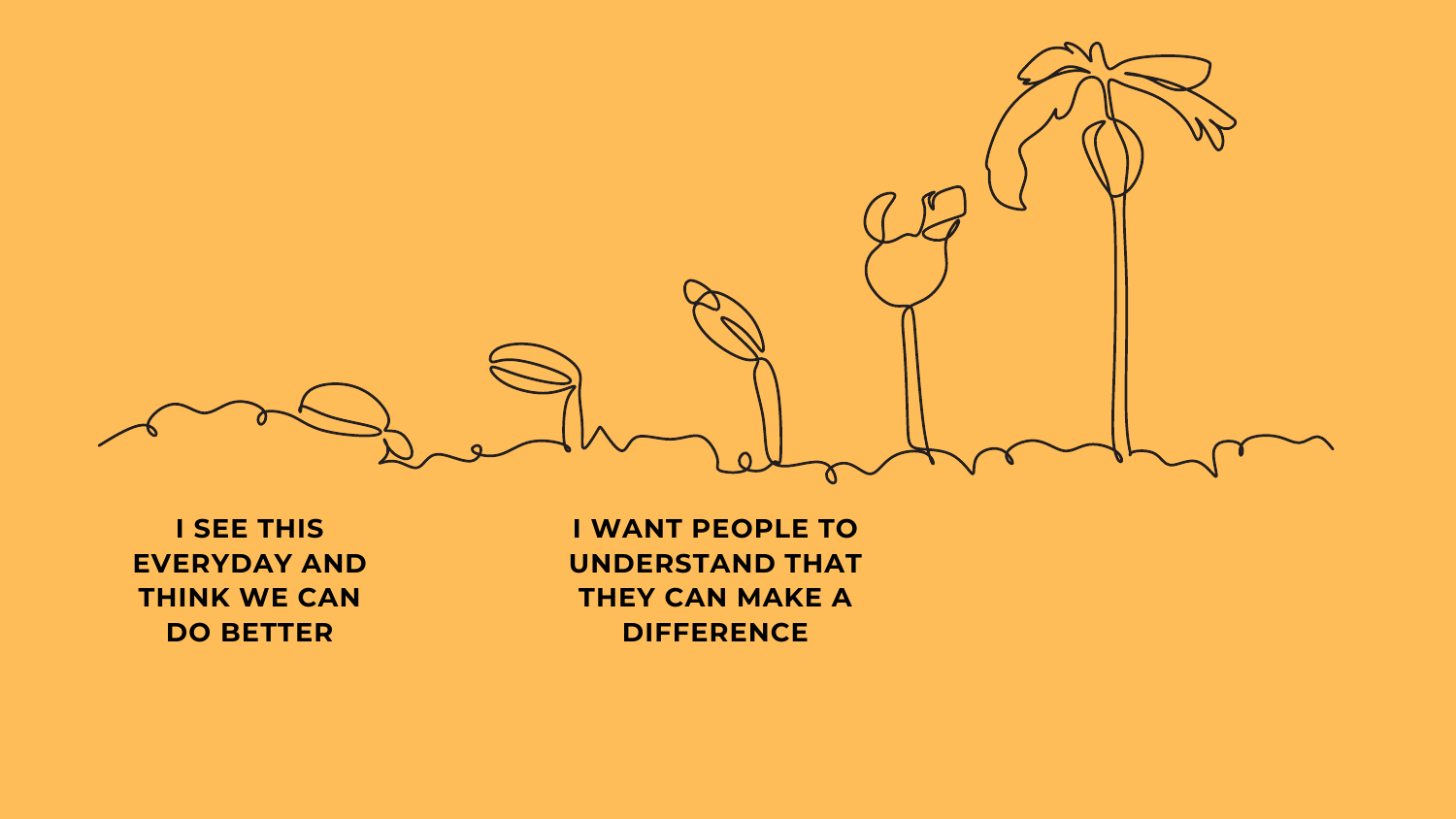

**I SEE THIS EVERYDAY AND THINK WE CAN DO BETTER**

**I WANT PEOPLE TO UNDERSTAND THAT THEY CAN MAKE A DIFFERENCE**

**HOW TO MAKE THAT DIFFERENCE?**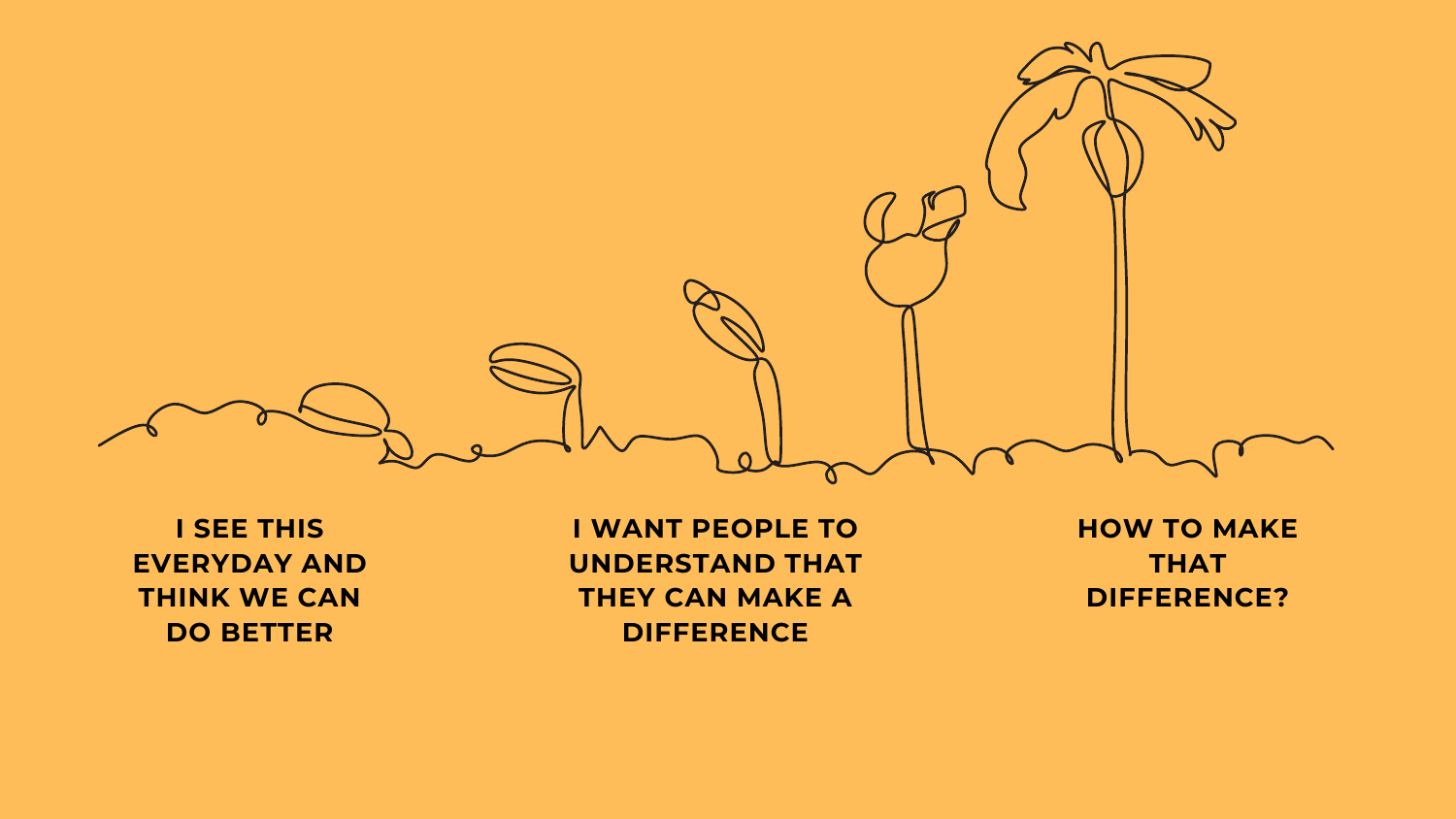

# **A SPOT THE DIFFERENCE!**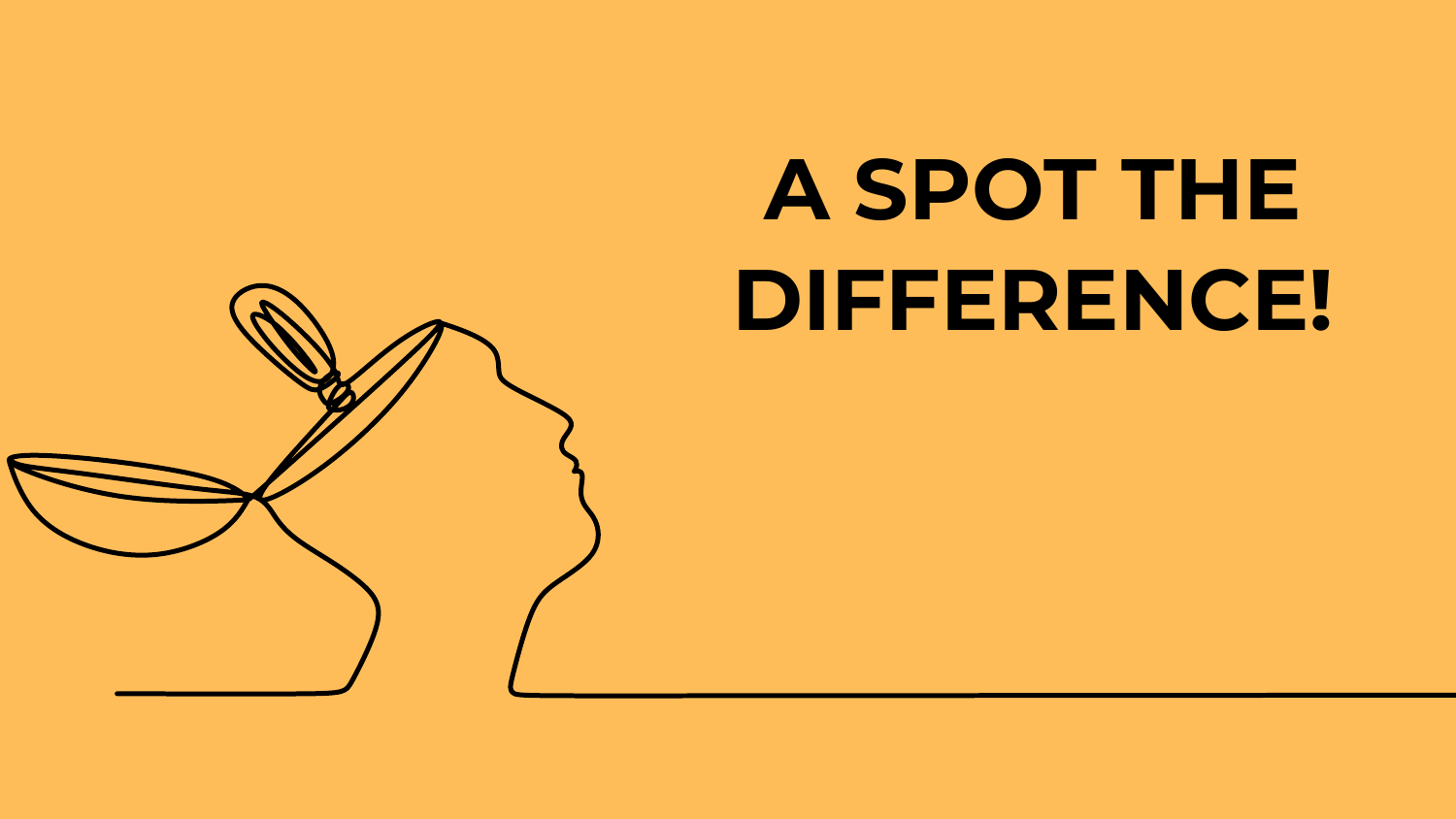### BUT I CAN'T DRAW...

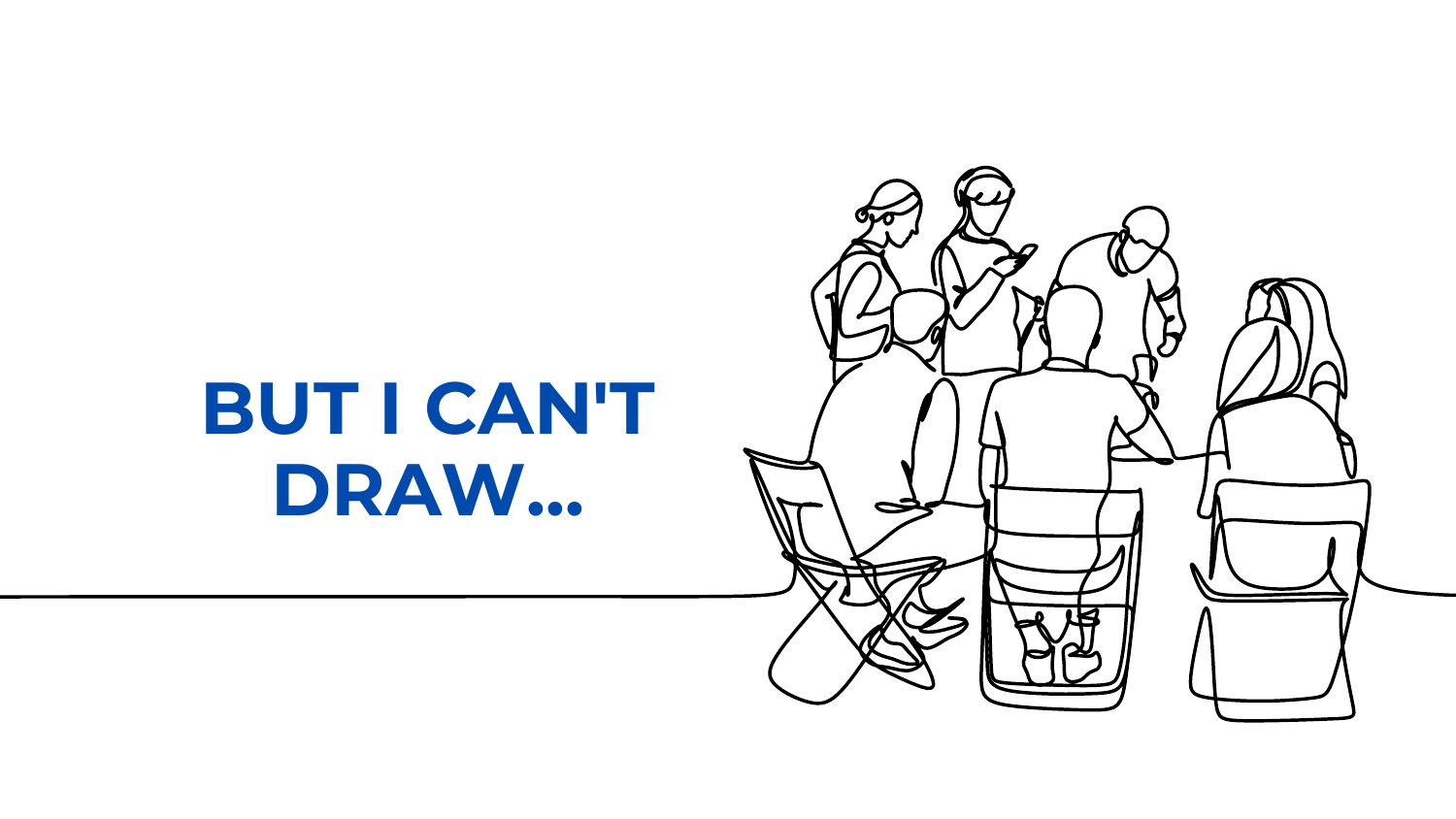### ENTER... KATE

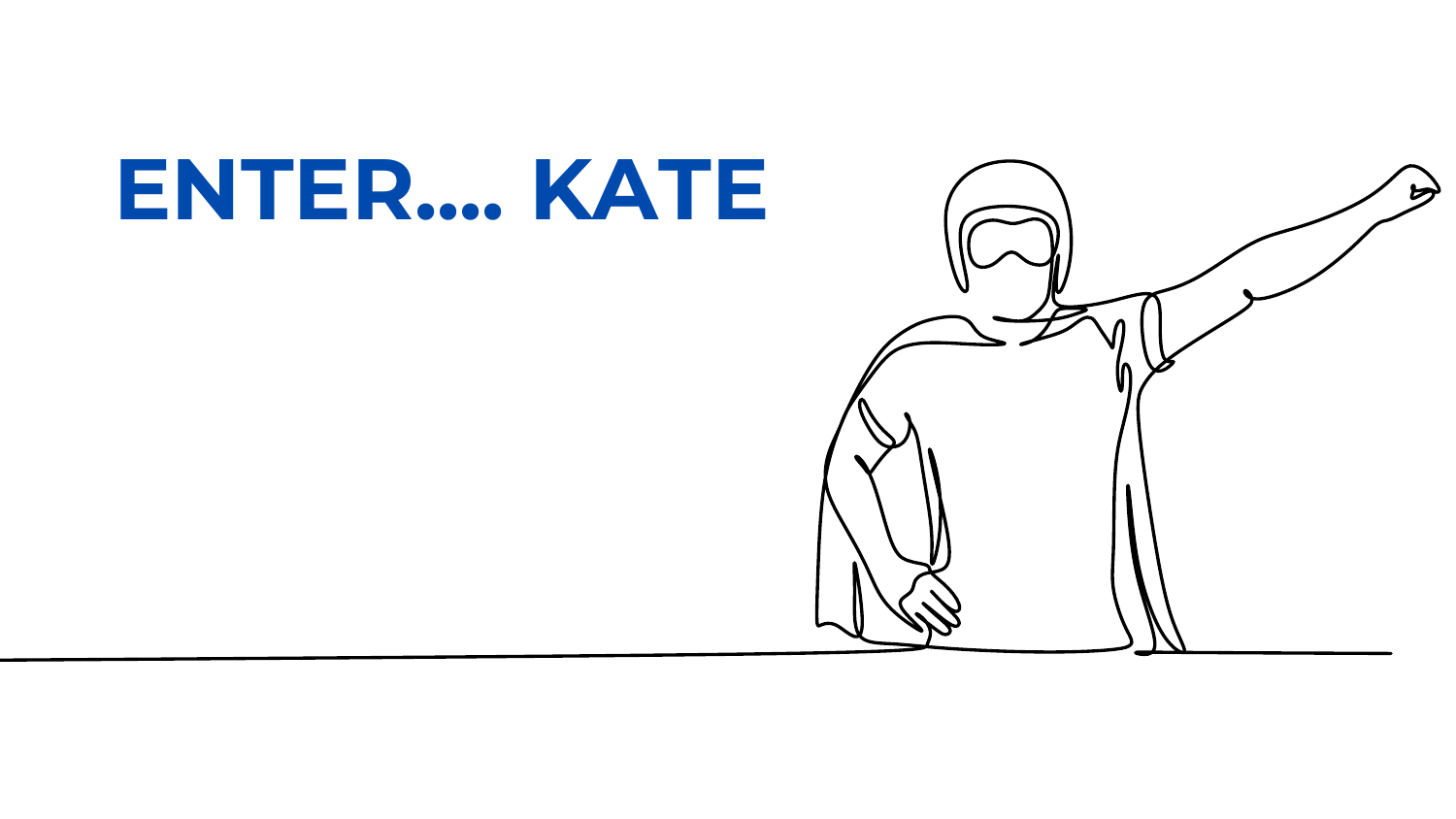

There are 10 differences to find and each one could prevent an episode of delirium.

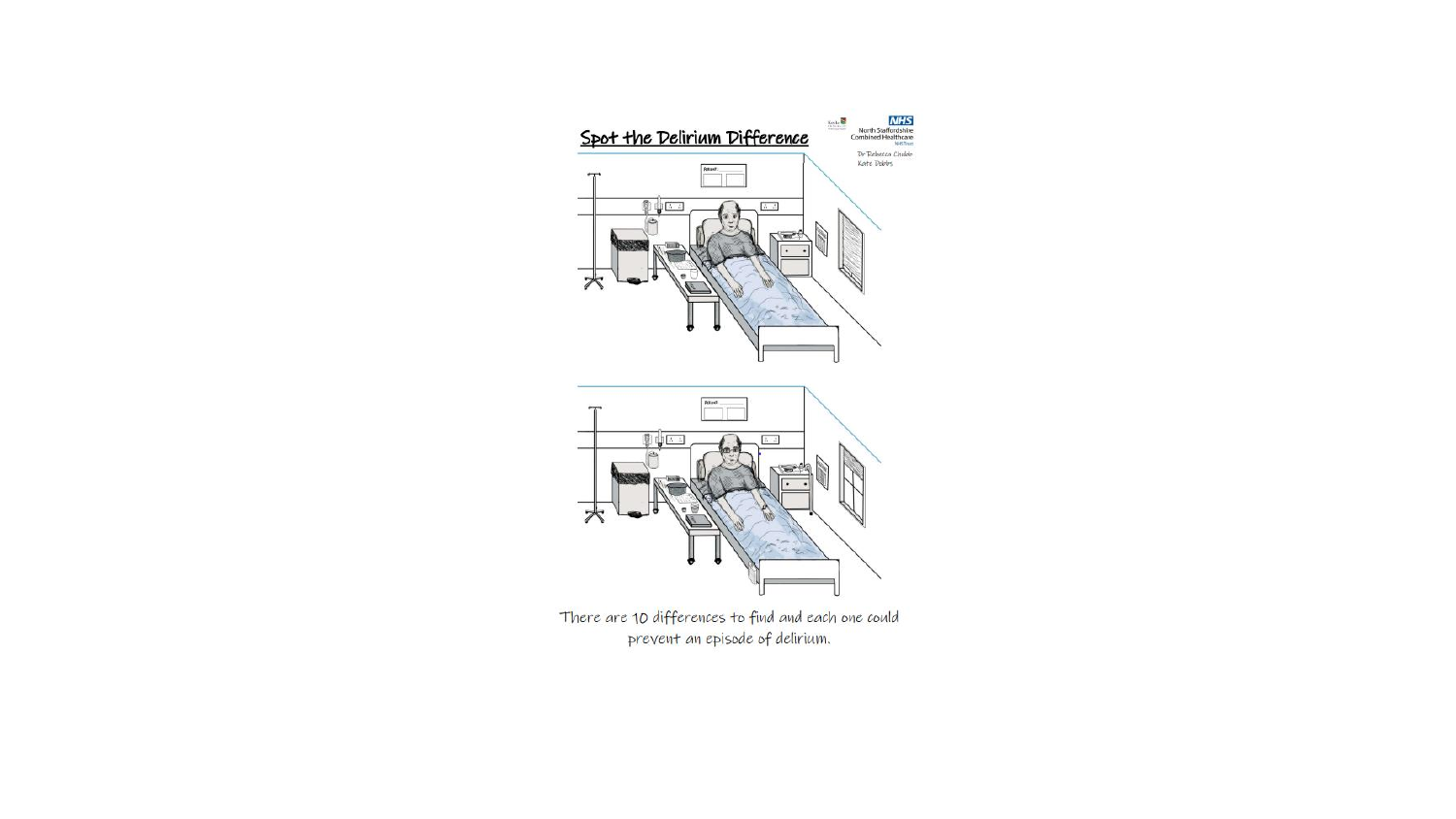Use WDAD

Volunteers take it around as many

wards as possible

Take a photo and send it to me

Prizes to be won

### • Distribute it



## **THE PLAN**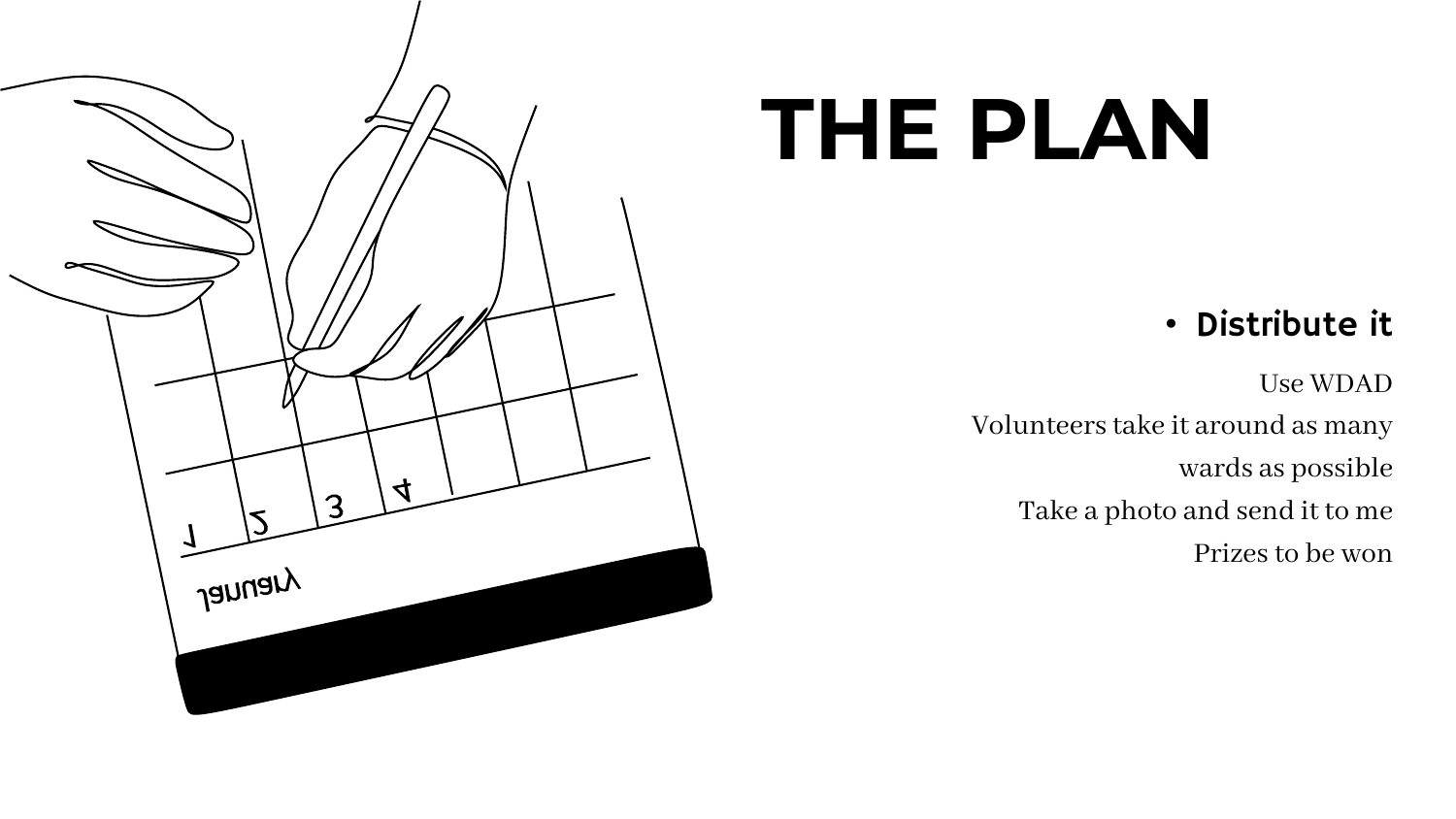

Local wards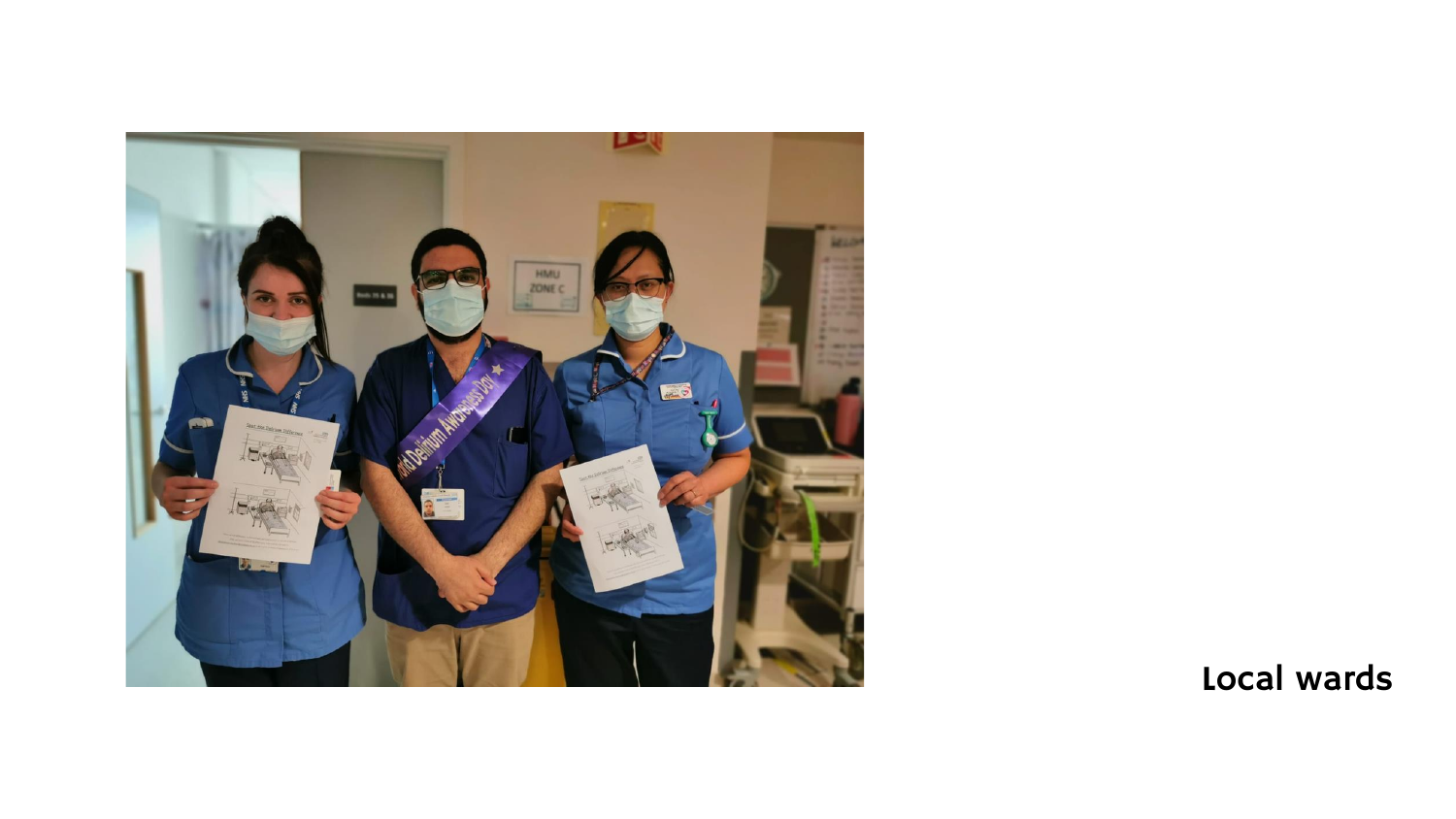Use WDAD

Volunteers take it around as many

wards as possible

Take a photo and send it to me

Prizes to be won

### • Distribute it



## **THE PLAN**

#### 2. Share on Twitter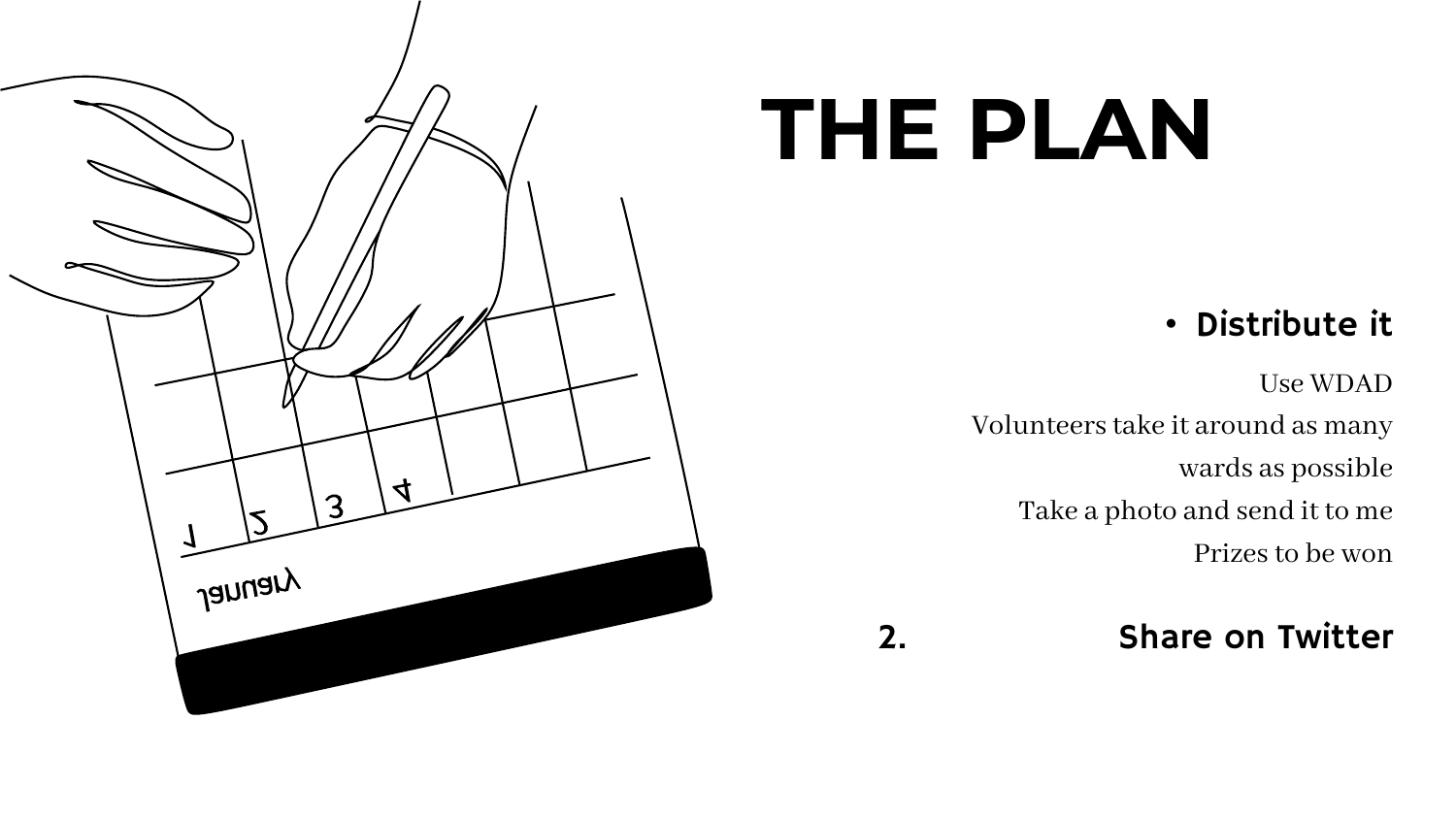**"MY DAD'S SITUATION 1 YEAR AGO, TRAUMATIC LOOKING AT THIS..."**

#### **"HE HAS ONE THUMB LONGER THAN THE OTHER"**

**"MAGNIFICO"!**

**"I LOVE THIS BUT IT'S DRIVNG ME MAD"**

**"I LOVE THIS IDEA , GREAT FOR GETTING A CONVERSATION GOING"**

#### **"VERY POWERFUL"**

#### **AND....THE CATHETER DEBATE**

#### **"WOULD LOVE TO USE THIS IN TEACHING"**



#### **"HELP...I'M STUCK ON 9"**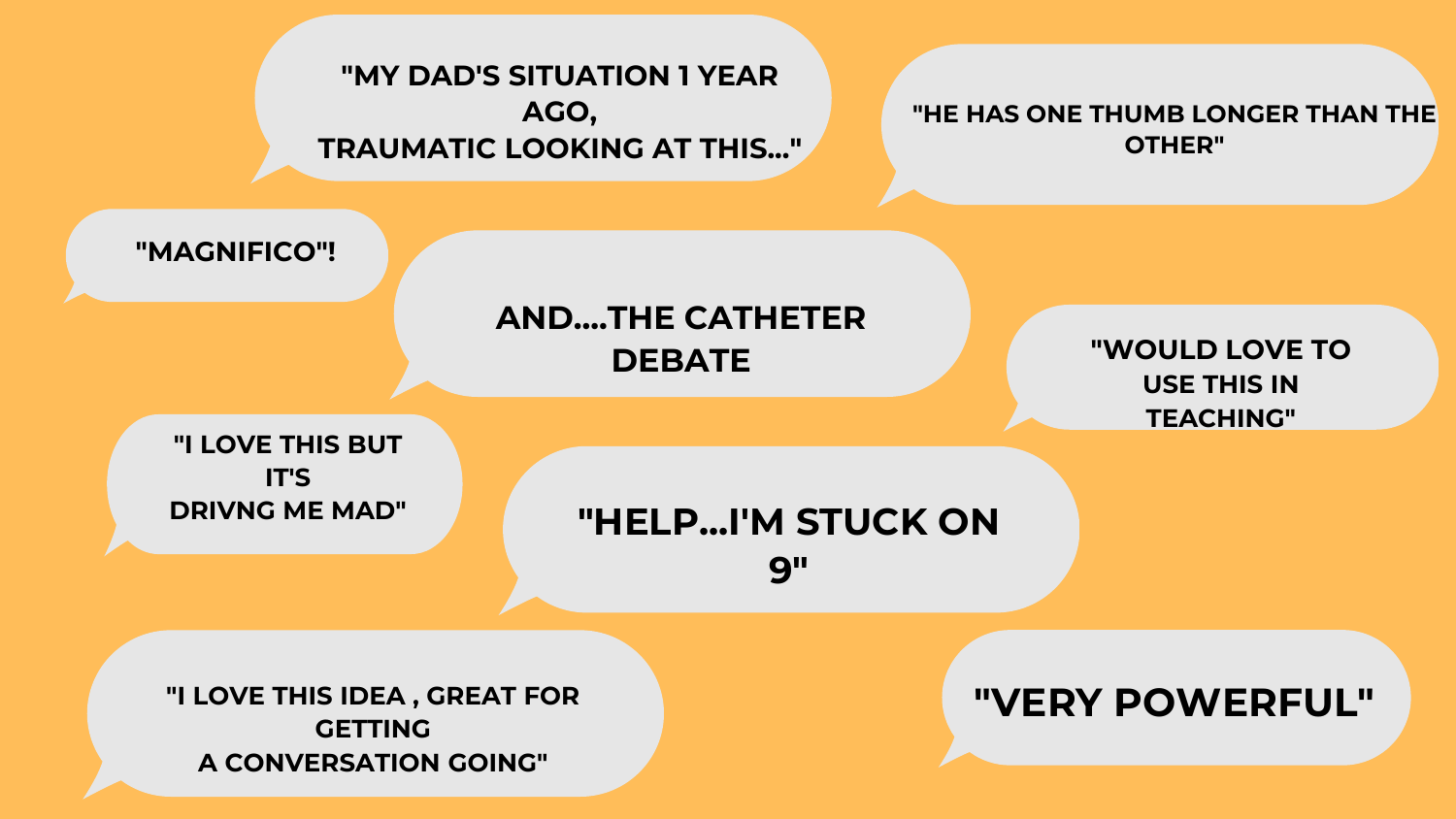

### **IMPACT**

525,000 impressions 43,000 engagements 956 Retweets 2021 likes 115 comments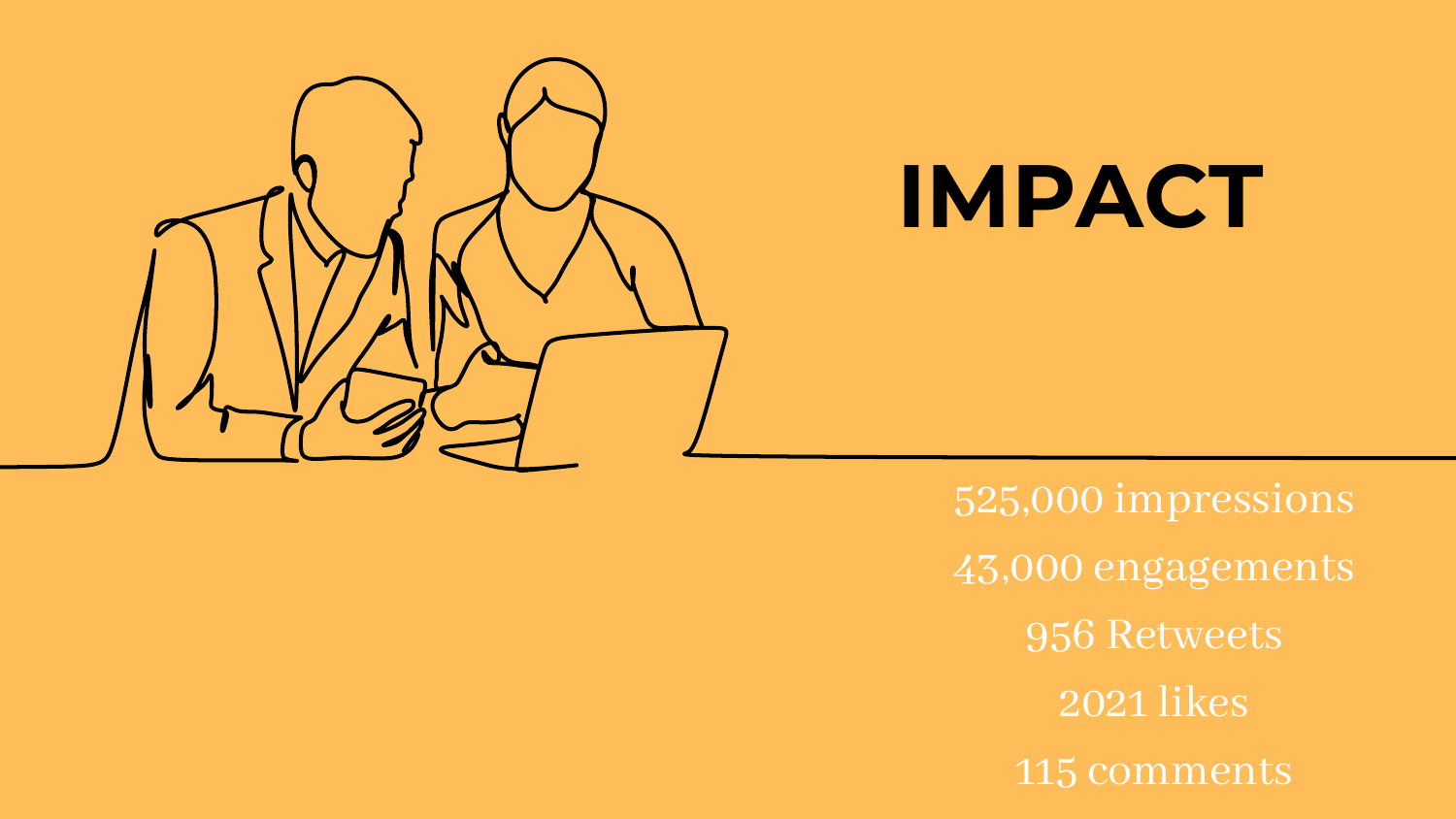

#### Qatar's first national delirium campaign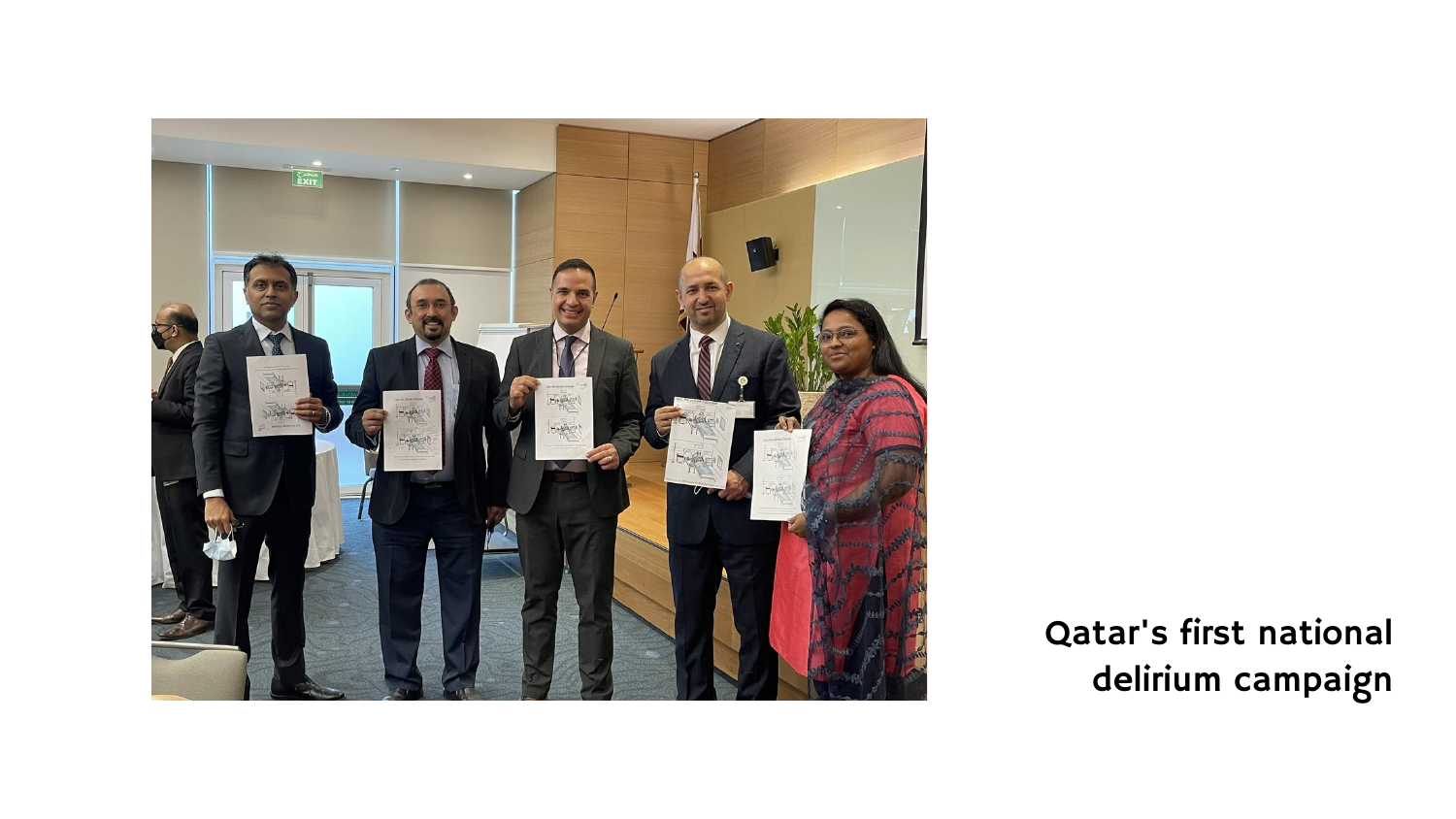Sometimes low tech is the best option Accessibility important We like games Learning can come in all forms Social Media can be a powerful tool for good



# **CONCLUSIONS**